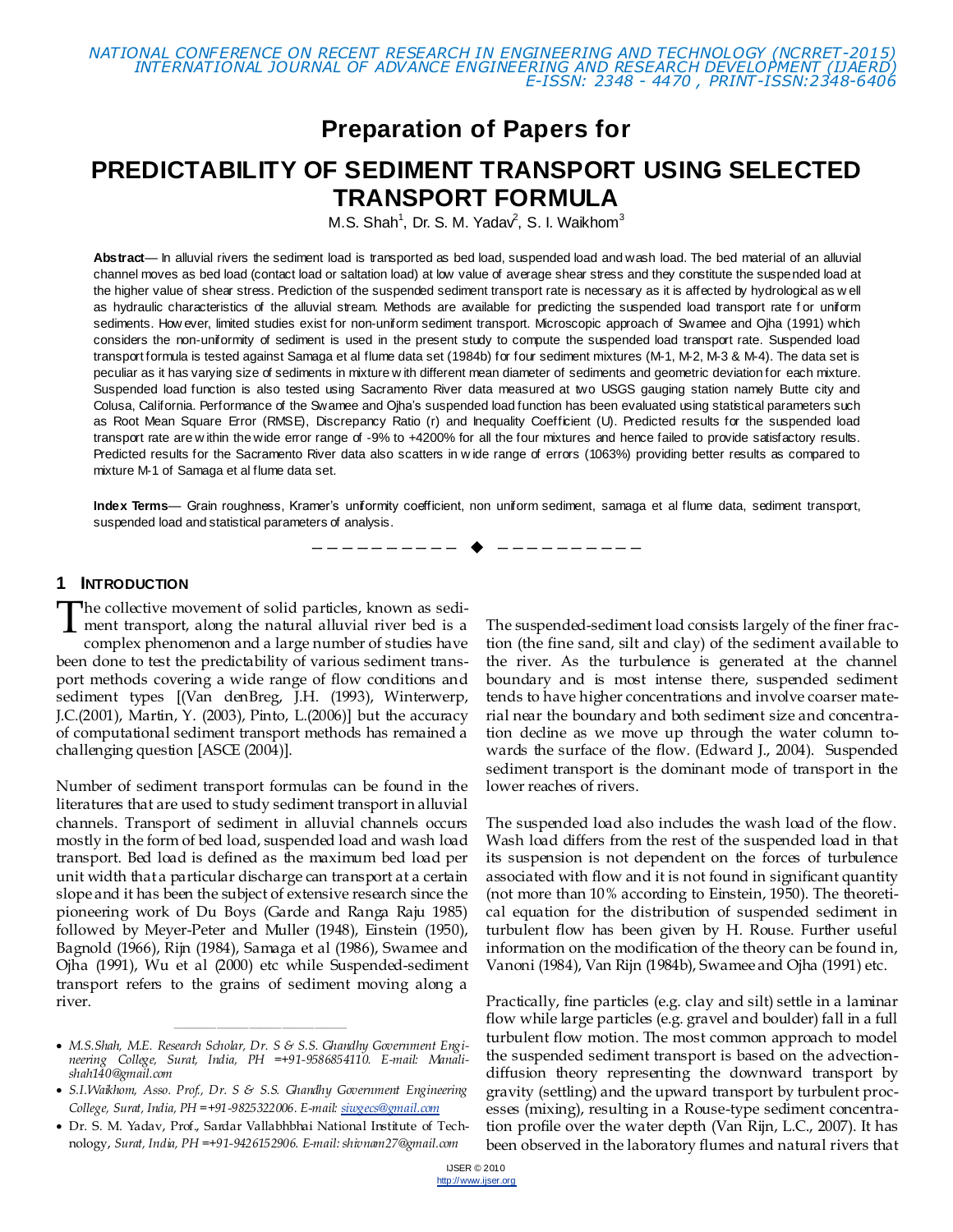the concentration of the suspended load in a vertical decreases with increases in distance from the bed.

#### **2 DATA COLLECTION-FLUME AND FIELD DATA**

In the present study, suspended load transport formula of Swamee and Ojha (1991) is tested against Samaga et al flume data set (1984b) for four sediment mixtures (M-1, M-2, M-3 & M-4) consisting varying size of sediments with different mean diameter and geometric deviation for each mixture. The data set used include hydraulic parameters such as water discharge  $(0.00557 \text{m}^3/\text{s}-0.014638 \text{m}^3/\text{s})$ , velocity  $(0.49 \text{m/s}-0.78 \text{m/s})$ , flume width  $(0.2 \text{ m})$ , flow depth  $(0.06 \text{ m} \text{-} 0.11 \text{ m})$  and channel bedslope (0.00505-0.00693m/m). Measured suspended load lies within the range of  $1.2E-05$  m<sup>2</sup>/s-5.4E-05 m<sup>2</sup>/s.

Suspended load function is also tested using Sacramento River data measured at two USGS gauging station namely Butte city and Colusa, California. The suspended sediment grain size for the Sacramento river data ranges from the fine sand to coarse gravel with  $d_{50}$  between 0.00033 m to 0.00630 m and the geometric standard deviation 1.40 to 9.53. Suspended load transport rate lies within the range of 0.023 kg/s-18.08 kg/s while flow depth ranging between 2.01m-8.17m.

#### **3 METHODOLOGY**

The required hydraulic parameters collected in the flume and field data set for computing the suspended load transport rate of the Swamee and Ojha's microscopic approach are processed through computer programs developed in the MS excel spread sheet which are based on a detailed step by step computational procedure written for the manual calculations.

The predicted suspended load transport rates are then compared with the observed values. Statistical parameters such as Root Mean square error (RMSE), discrepancy ratio and Mean normalized error were used for the comparison of performance. The accuracy order was prepared on the basis of data coverage between certain value of the discrepancy ratio, the Min. relative error and the calculated values were plotted against the observed values so that the scatter about the perfect agreement line can also be considered.

#### **3.1 Suspended load function of Swamee and Ojha (1991) approach**

Microscopic approach of Swamee and Ojha (1991) has described the non-uniformity of sediments for the suspendedload transport rates by an empirical three-parameter grain-size distribution equation for unimodal shapes. The computational procedure for the suspended load transport rate should be applied as:

1. Compute hydraulic radius related to grain roughness R' as:

$$
R' = (V \frac{d^{1/6}}{24 (S^{0.5})})^{1.5}
$$
 (1)

Where V= velocity of flow  $(m/s)$ , S= channel bed slope  $(m/m)$ , d=channel flow depth (m), R'=grain roughness.

2. Compute grain shear stress T\*, defined as:

$$
T'_{\bullet} = R' S / (s - 1) d_{\bullet} \tag{2}
$$

Where  $d_{\uparrow}$  transitional diameter. 3. Compute Kramer's coefficient as:

$$
M = [0.1769 \ln \sigma_a + 1]^{-10}
$$
\n(3)

Where  $\sigma_{g}$  = standard deviation and M = Kramer's coefficient.

4. Compute suspended load transport parameter ϕs:

$$
\emptyset_s = \{[(0.073/M)^4 + M^{3.8}][\frac{0.567}{T_s^{1/M^{0.635}}}]^6
$$

$$
\cdot [(\frac{0.177}{M})^2 + M^{1.45}]^2 [\frac{0.538}{T_s^{17M^{1.425}+1}}]^3
$$
 (4)

5. Compute suspended load transport rate by using the parameter ϕs:

$$
\emptyset_{S} = \frac{q_{S}}{d_{\star}[(s-1)g \, d_{\star}]^{0.5}}
$$
\n(5)

Where qs = volumetric suspended load transport per unit width per unit time.

## **4. DATA ANALYSIS OF SWAMEE AND OJHA'S SUSPENDED LOAD FUNCTION**

In order to carry out data analysis, observed (measured) values are required. Samaga et al flume data (1986 b) consisting of four sediment mixtures (M-1, M-2, M-3 and M-4) and Sacramento river data have been used to predict the Swamee and Ojha's suspended load function. Observed and predicted values are plotted graphically in origin (software) to check the predictability of Swamee and Ojha's function i.e. whether the function over predicts the value, under predicts it or lie within the line of perfect fit. A solid line represents line of equality in origin. It could be observed from fig.1, 2, 3 and 4 that the suspended load function is overpredicted for mixture M-1 and M-2 while scattering values are obtained about the line of equality for mixture M-3 with majority of data overpredicted and the majority of the values are underpredicted for mixture M-4. Majority of the Sacramento river data are found to under predict the values as shown in fig.5.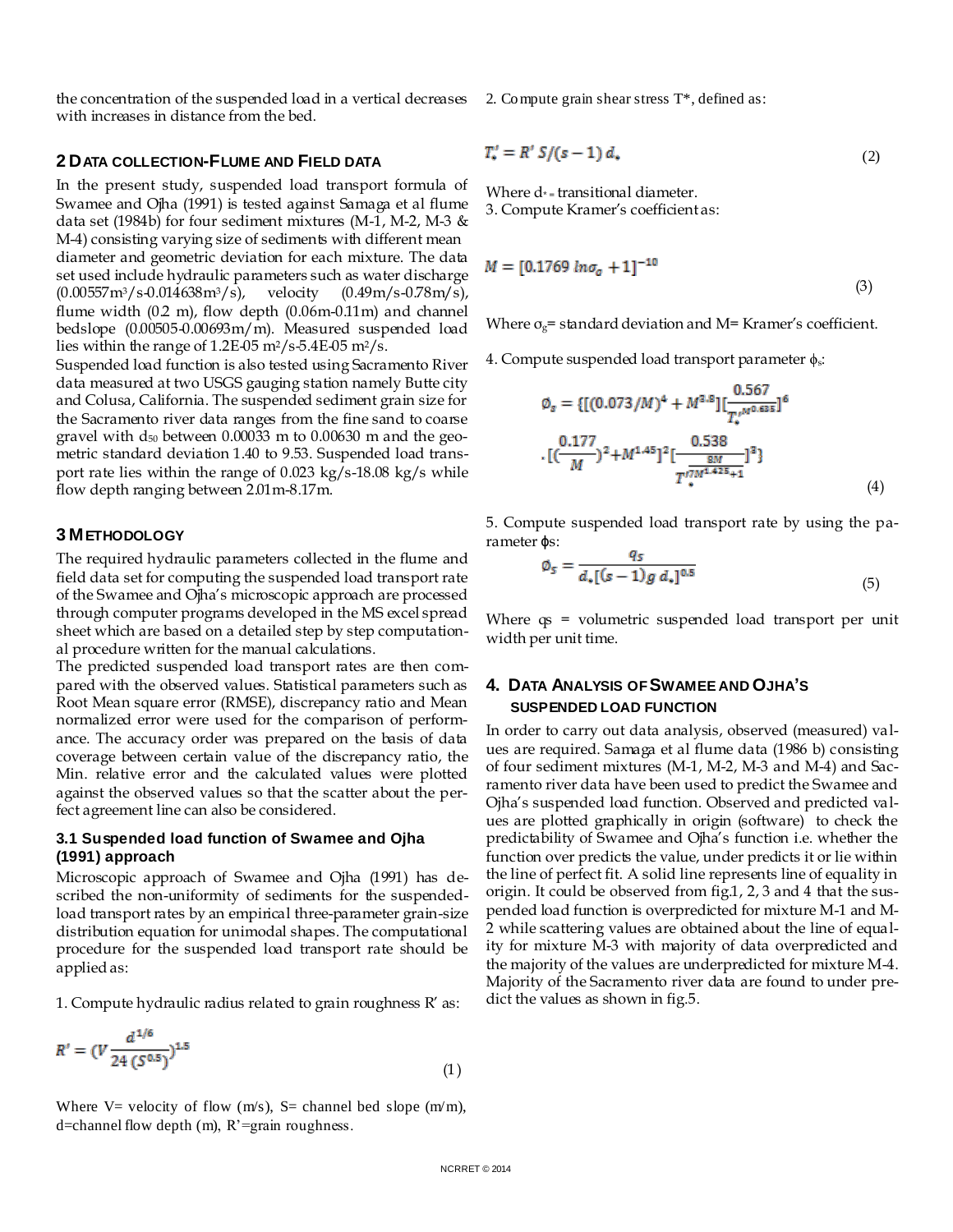

et al data set-M-2



### **4.1 Statistical parameters**

Measure of the deviation between the trend of predicted results and observed values can be determined with the help of RMSE while the discrepancy ratio represents the divergence or disagreement of the predicted results from the line of perfect fit**.** Table 1 below represents the summary of statistical parameters used to check the predictability of Swamee and Ojha's suspended load function for the Samaga et al (1986b) flume data set and Sacramento river data set.

Colusa, California.